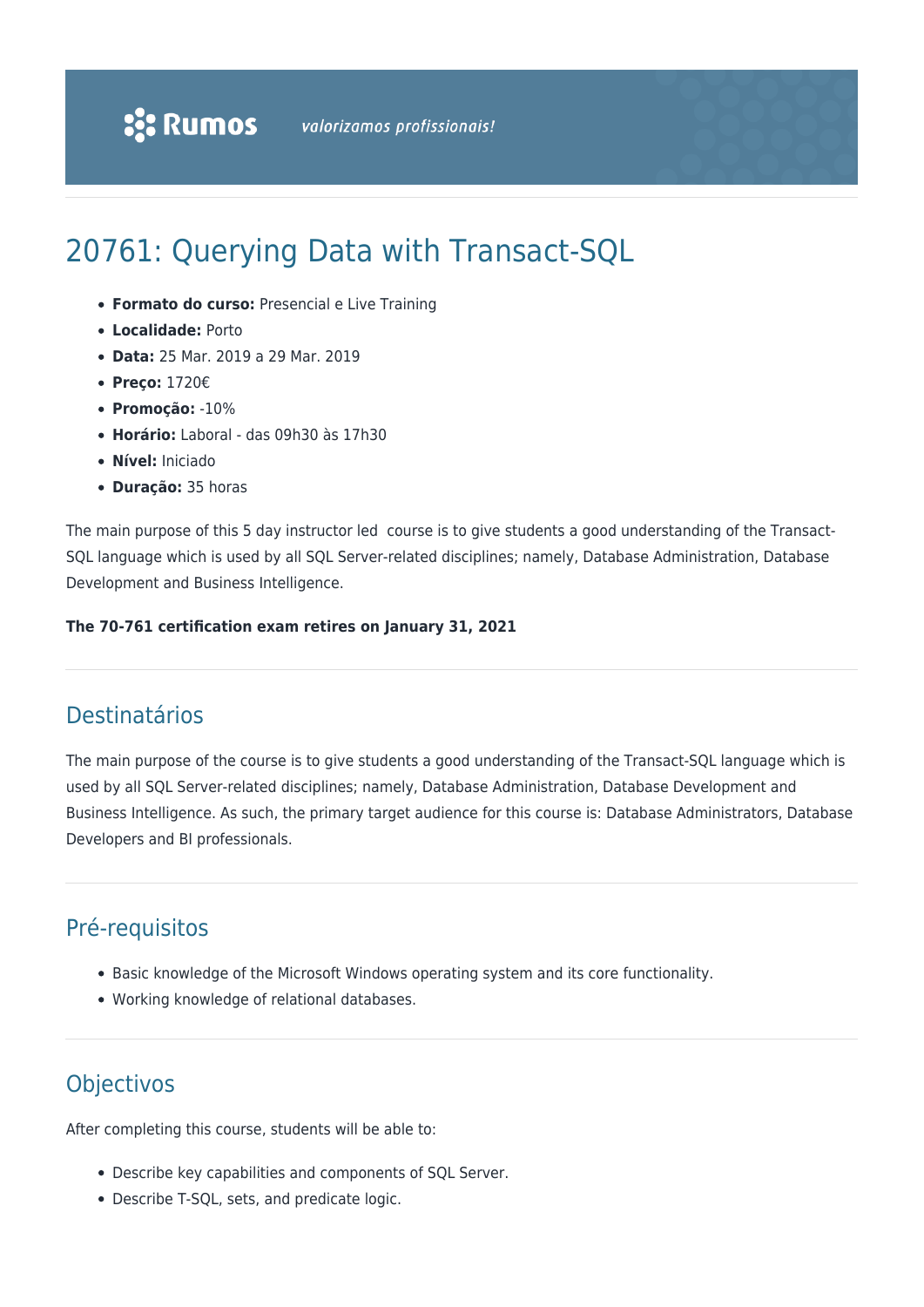- Write a single table SELECT statement.
- Write a multi-table SELECT statement.
- Write SELECT statements with filtering and sorting.
- Describe how SQL Server uses data types.
- Write DML statements.
- Write queries that use built-in functions.
- Write queries that aggregate data.
- Write subqueries.
- Create and implement views and table-valued functions.
- Use set operators to combine query results.
- Write queries that use window ranking, offset, and aggregate functions.
- Transform data by implementing pivot, unpivot, rollup and cube.
- Create and implement stored procedures.
- Add programming constructs such as variables, conditions, and loops to T-SQL code.

# Programa

#### **Introduction to Microsoft SQL Server**

This module introduces SQL Server, the versions of SQL Server, including cloud versions, and how to connect to SQL Server using SQL Server Management Studio.

#### Lessons

- The Basic Architecture of SOL Server
- SOL Server Editions and Versions
- Getting Started with SQL Server Management Studio

Lab : Working with SQL Server Tools

- Working with SQL Server Management Studio
- Creating and Organizing T-SQL Scripts
- Using Books Online

After completing this module, you will be able to:

- Describe relational databases and Transact-SQL queries.
- Describe the on-premise and cloud-based editions and versions of SQL Server.
- Describe how to use SQL Server Management Studio (SSMS) to connect to an instance of SQL Server, explore the databases contained in the instance, and work with script files that contain T-SQL queries.

# **Introduction to T-SQL Querying**

This module describes the elements of T-SQL and their role in writing queries. Describe the use of sets in SQL Server. Describe the use of predicate logic in SQL Server. Describe the logical order of operations in SELECT statements.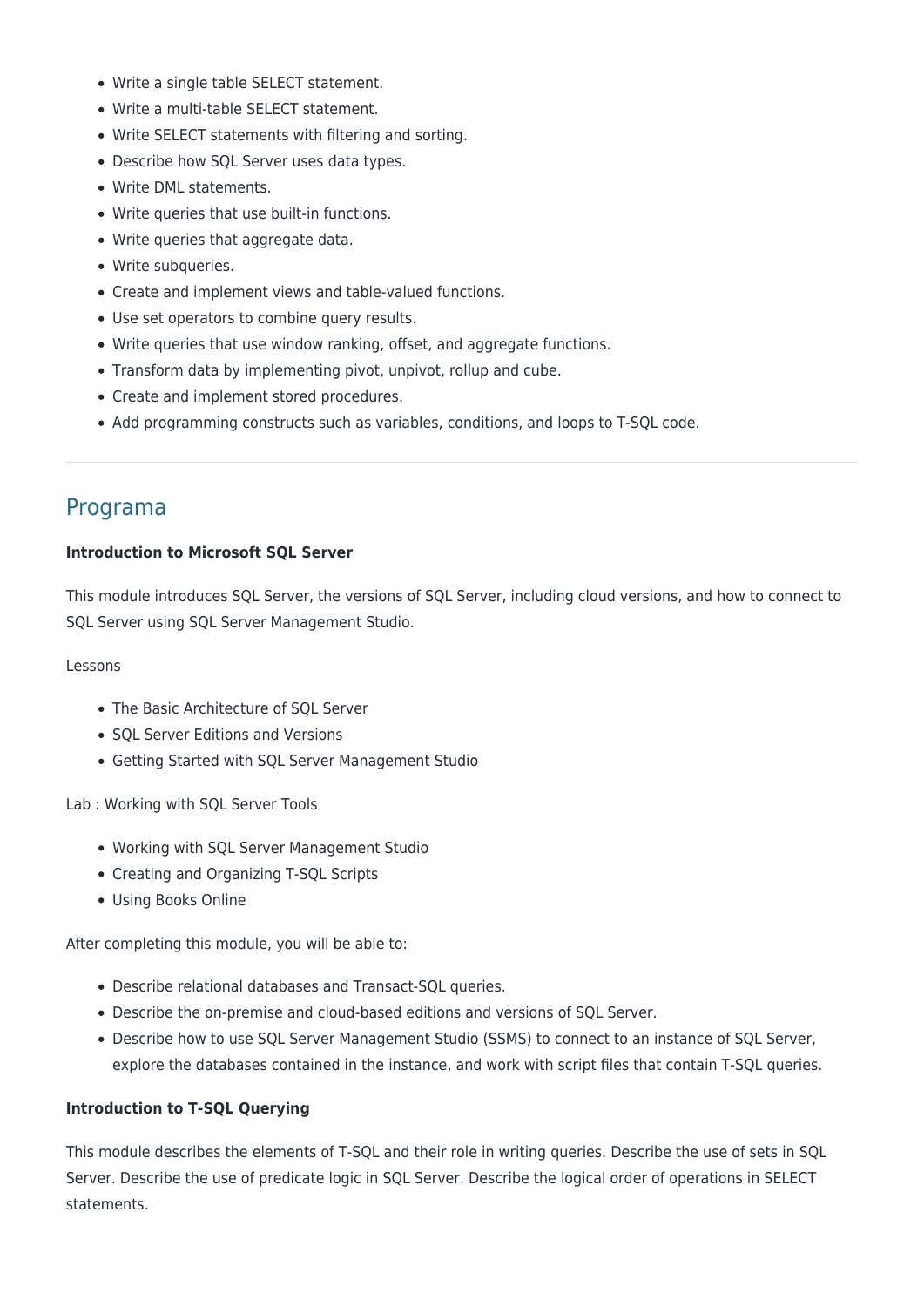#### Lessons

- Introducing T-SQL
- Understanding Sets
- Understanding Predicate Logic
- Understanding the Logical Order of Operations in SELECT statements

Lab : Introduction to T-SQL Querying

- Executing Basic SELECT Statements
- Executing Queries that Filter Data using Predicates
- Executing Queries That Sort Data Using ORDER BY

After completing this module, you will be able to:

- Describe the role of T-SQL in writing SELECT statements.
- Describe the elements of the T-SQL language and which elements will be useful in writing queries.
- Describe the concepts of the set theory, one of the mathematical underpinnings of relational databases, and to help you apply it to how you think about querying SQL Server
- Describe predicate logic and examine its application to querying SQL Server.
- Explain the elements of a SELECT statement, delineate the order in which the elements are evaluated, and then apply this understanding to a practical approach to writing queries.

# **Writing SELECT Queries**

This module introduces the fundamentals of the SELECT statement, focusing on queries against a single table.

#### Lessons

- Writing Simple SELECT Statements
- Eliminating Duplicates with DISTINCT
- Using Column and Table Aliases
- Writing Simple CASE Expressions

# Lab : Writing Basic SELECT Statements

- Writing Simple SELECT Statements
- Eliminating Duplicates Using DISTINCT
- Using Column and Table Aliases
- Using a Simple CASE Expression

- Describe the structure and format of the SELECT statement, as well as enhancements that will add functionality and readability to your queries
- Describe how to eliminate duplicates using the DISTINCT clause
- Describe the use of column and table aliases
- Understand and use CASE expressions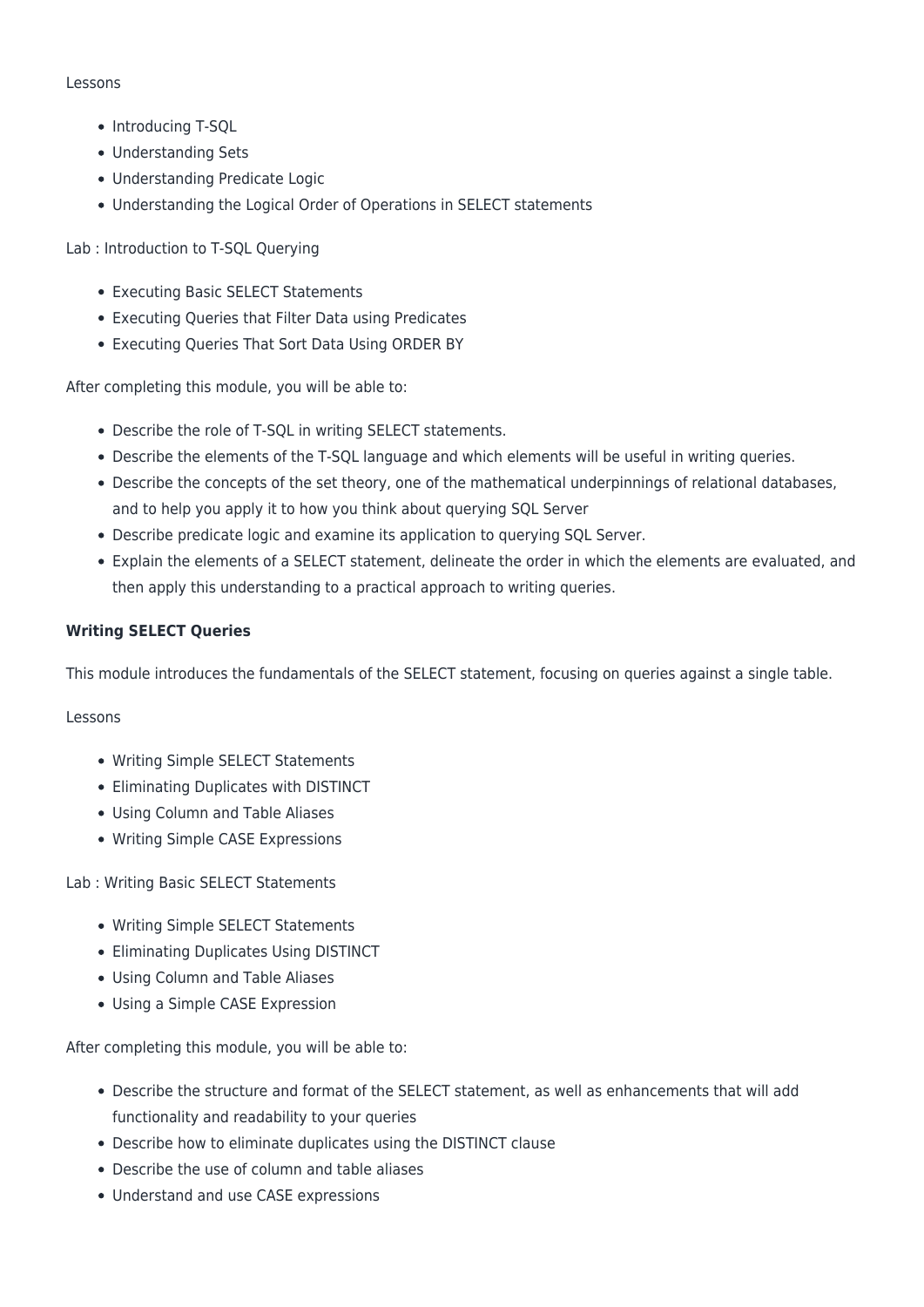# **Querying Multiple Tables**

This module describes how to write queries that combine data from multiple sources in Microsoft SQL Server.

#### Lessons

- Understanding Joins
- Querying with Inner Joins
- Querying with Outer Joins
- Querying with Cross Joins and Self Joins

# Lab : Querying Multiple Tables

- Writing Queries that use Inner Joins
- Writing Queries that use Multiple-Table Inner Joins
- Writing Queries that use Self-Joins
- Writing Queries that use Outer Joins
- Writing Queries that use Cross Joins

After completing this module, you will be able to:

- Explain the fundamentals of joins in SQL Server
- Write inner join queries
- Write queries that use outer joins
- Use additional join types

# **Sorting and Filtering Data**

This module describes how to implement sorting and filtering.

# Lessons

- Sorting Data
- Filtering Data with Predicates
- Filtering Data with TOP and OFFSET-FETCH
- Working with Unknown Values

# Lab : Sorting and Filtering Data

- Writing Queries that Filter Data using a WHERE Clause
- Writing Queries that Sort Data Using an ORDER BY Clause
- Writing Queries that Filter Data Using the TOP Option
- Write Queries that filter data using the OFFSET-FETCH clause

- Explain how to add an ORDER BY clause to your queries to control the order of rows displayed in your query's output
- Explain how to construct WHERE clauses to filter out rows that do not match the predicate.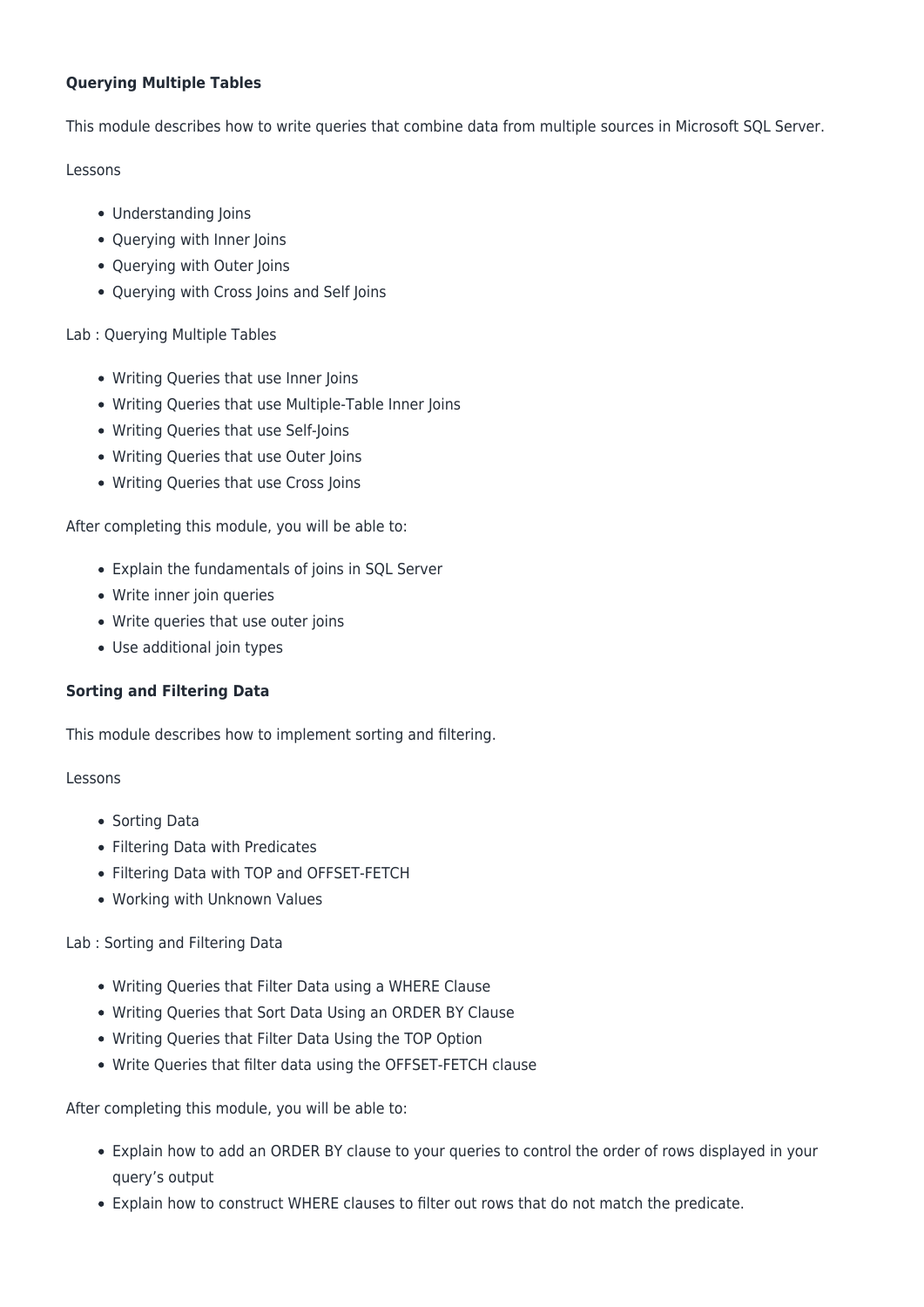- Explain how to limit ranges of rows in the SELECT clause using a TOP option.
- Explain how to limit ranges of rows using the OFFSET-FETCH option of an ORDER BY clause.
- Explain how three-valued logic accounts for unknown and missing values, how SQL Server uses NULL to mark missing values, and how to test for NULL in your queries.

# **Working with SQL Server Data Types**

This module introduces the data types SQL Server uses to store data.

#### Lessons

- Introducing SQL Server Data Types
- Working with Character Data
- Working with Date and Time Data

Lab : Working with SQL Server Data Types

- Writing Queries that Return Date and Time Data
- Writing Queries that use Date and Time Functions
- Writing Queries That Return Character Data
- Writing Queries That Return Character Functions

After completing this module, you will be able to:

- Explore many of the data types SQL Server uses to store data and how data types are converted between types
- Explain the SQL Server character-based data types, how character comparisons work, and some common functions you may find useful in your queries
- Describe data types that are used to store temporal data, how to enter dates and times so they will be properly parsed by SQL Server, and how to manipulate dates and times with built-in functions.

# **Using DML to Modify Data**

This module describes how to create DML queries, and why you would want to.

#### Lessons

- Adding Data to Tables
- Modifying and Removing Data
- Generating automatic column values

# Lab : Using DML to Modify Data

- Inserting Records with DML
- Updating and Deleting Records Using DML

- Use INSERT and SELECT INTO statements
- Use UPDATE, MERGE, DELETE, and TRUNCATE.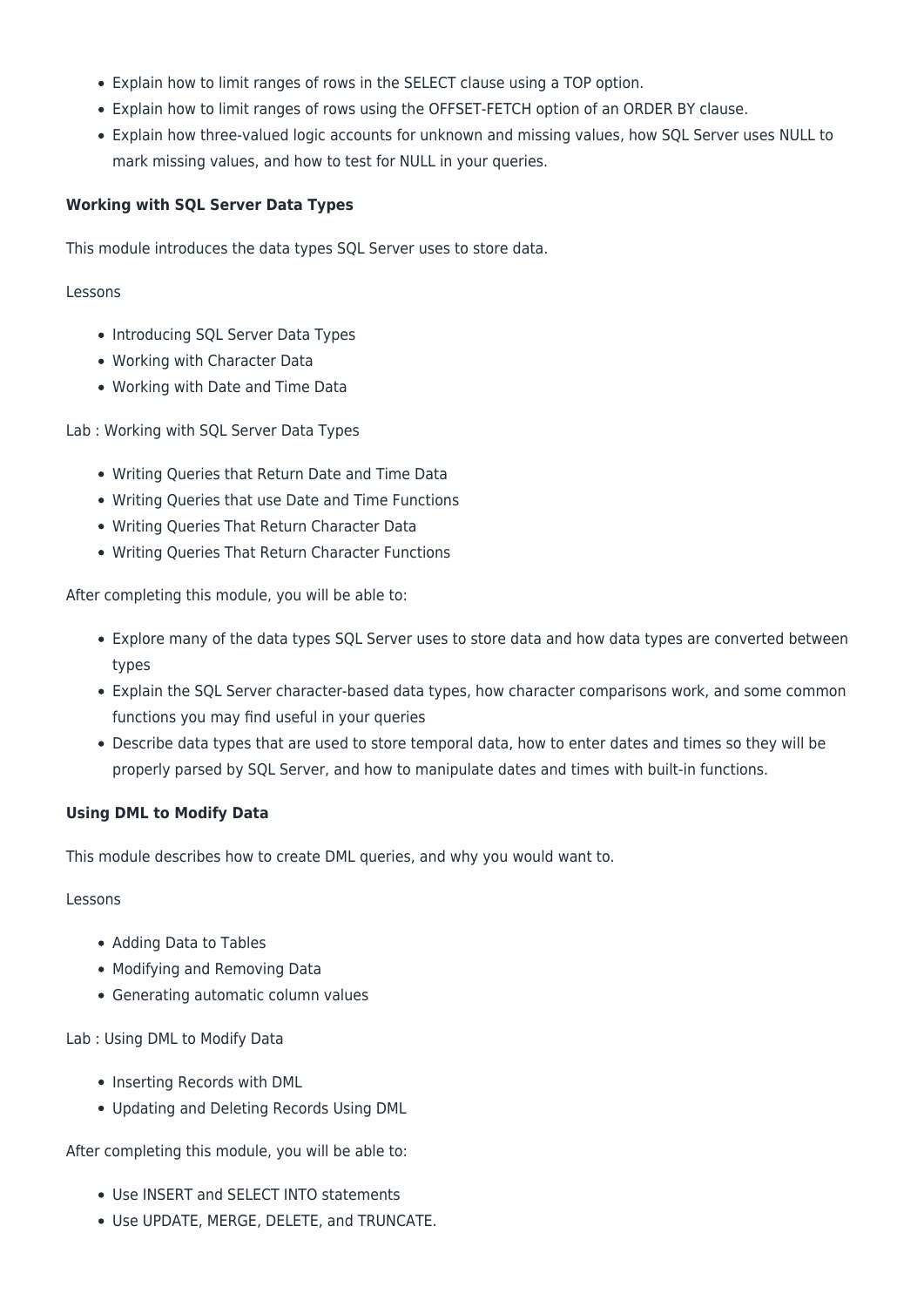# **Using Built-In Functions**

This module introduces some of the many built in functions in SQL Server.

#### Lessons

- Writing Queries with Built-In Functions
- Using Conversion Functions
- Using Logical Functions
- Using Functions to Work with NULL

# Lab : Using Built-In Functions

- Writing Queries That Use Conversion Functions
- Writing Queries that use Logical Functions
- Writing Queries that Test for Nullability

After completing this module, you will be able to:

- Describe the types of functions provided by SQL Server, and then focus on working with scalar functions
- Explain how to explicitly convert data between types using several SQL Server functions
- Describe how to use logical functions that evaluate an expression and return a scalar result.
- Describe additional functions for working with NULL

# **Grouping and Aggregating Data**

This module describes how to use aggregate functions.

# Lessons

- Using Aggregate Functions
- Using the GROUP BY Clause
- Filtering Groups with HAVING

Lab : Grouping and Aggregating Data

- Writing Queries That Use the GROUP BY Clause
- Writing Queries that Use Aggregate Functions
- Writing Queries that Use Distinct Aggregate Functions
- Writing Queries that Filter Groups with the HAVING Clause

After completing this module, you will be able to:

- Describe the built-in aggregate function in SQL Server and write queries using it.
- Write queries that separate rows using the GROUP BY clause.
- Write queries that use the HAVING clause to filter groups.

# **Using Subqueries**

This module describes several types of subquery and how and when to use them.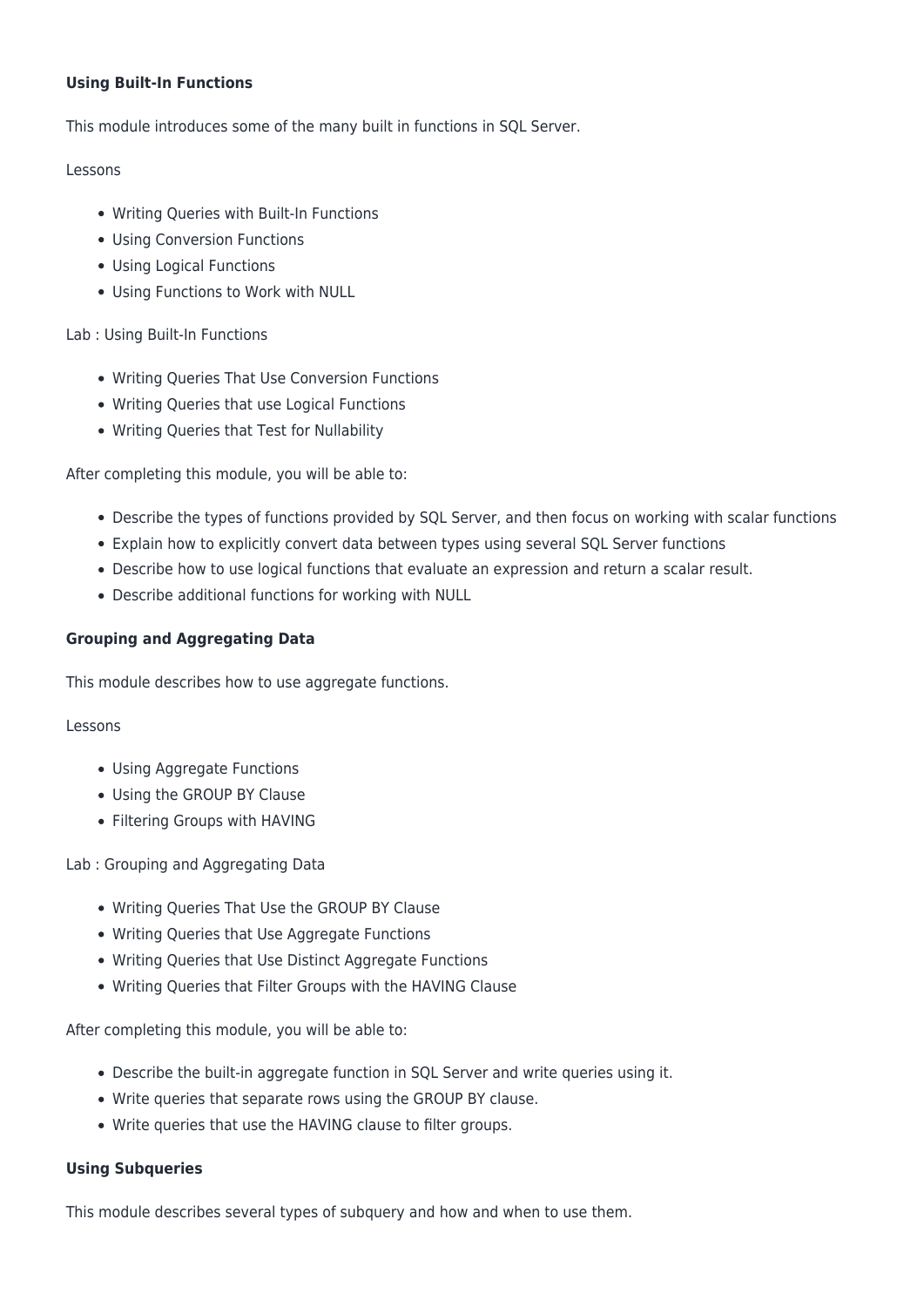#### Lessons

- Writing Self-Contained Subqueries
- Writing Correlated Subqueries
- Using the EXISTS Predicate with Subqueries

# Lab : Using Subqueries

- Writing Queries That Use Self-Contained Subqueries
- Writing Queries That Use Scalar and Multi-Result Subqueries
- Writing Queries That Use Correlated Subqueries and an EXISTS Clause

After completing this module, you will be able to:

- Describe where subqueries may be used in a SELECT statement.
- Write queries that use correlated subqueries in a SELECT statement
- Write queries that use EXISTS predicates in a WHERE clause to test for the existence of qualifying rows
- Use the EXISTS predicate to efficiently check for the existence of rows in a subquery.

# **Using Table Expressions**

Previously in this course, you learned about using subqueries as an expression that returned results to an outer calling query. Like subqueries, table expressions are query expressions, but table expressions extend this idea by allowing you to name them and to work with their results as you would work with data in any valid relational table. Microsoft SQL Server supports four types of table expressions: derived tables, common table expression (CTEs), views, and inline table-valued functions (TVFs). In this module, you will learn to work with these forms of table expressions and learn how to use them to help create a modular approach to writing queries.

# Lessons

- Using Views
- Using Inline Table-Valued Functions
- Using Derived Tables
- Using Common Table Expressions

# Lab : Using Table Expressions

- Writing Queries That Use Views
- Writing Queries That Use Derived Tables
- Writing Queries That Use Common Table Expressions (CTEs)
- Writing Queries That Use Inline Table-Valued Expressions (TVFs)

- Write queries that return results from views.
- Use the CREATE FUNCTION statement to create simple inline TVFs.
- Write queries that create and retrieve results from derived tables.
- Write queries that create CTEs and return results from the table expression.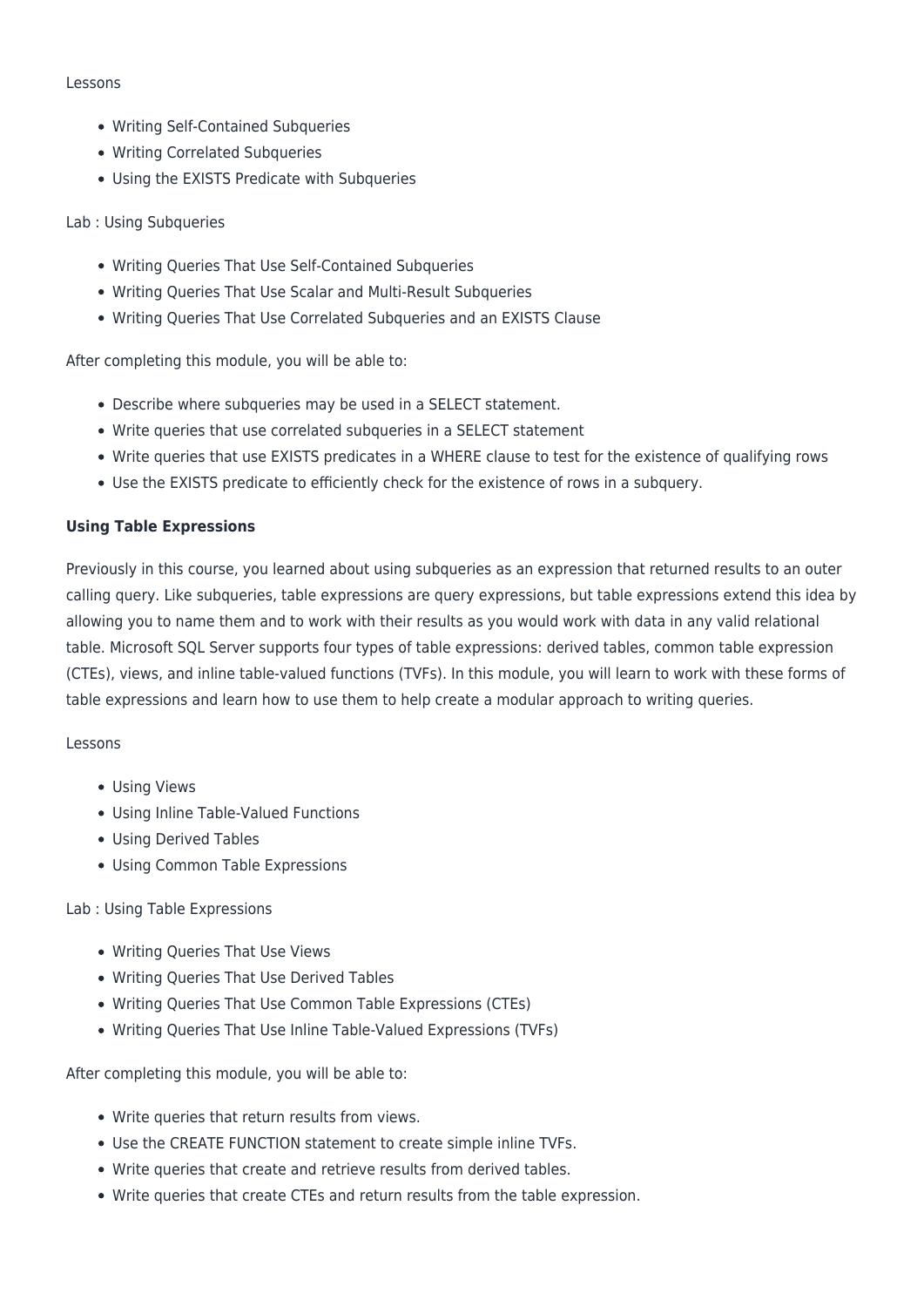# **Using Set Operators**

This module introduces how to use the set operators UNION, INTERSECT, and EXCEPT to compare rows between two input sets.

Lessons

- Writing Queries with the UNION operator
- Using EXCEPT and INTERSECT
- Using APPLY

# Lab : Using Set Operators

- Writing Queries That Use UNION Set Operators and UNION ALL
- Writing Queries That Use CROSS APPLY and OUTER APPLY Operators
- Writing Queries That Use the EXCEPT and INTERSECT Operators

After completing this module, students will be able to:

- Write queries that use UNION to combine input sets.
- Write queries that use UNION ALL to combine input sets
- Write queries that use the EXCEPT operator to return only rows in one set but not another.
- Write queries that use the INTERSECT operator to return only rows that are present in both sets
- Write queries using the CROSS APPLY operator.
- Write queries using the OUTER APPLY operator

#### **Using Windows Ranking, Offset, and Aggregate Functions**

This module describes the benefits to using window functions. Restrict window functions to rows defined in an OVER clause, including partitions and frames. Write queries that use window functions to operate on a window of rows and return ranking, aggregation, and offset comparison results.

#### Lessons

- Creating Windows with OVER
- Exploring Window Functions

Lab : Using Windows Ranking, Offset, and Aggregate Functions

- Writing Queries that use Ranking Functions
- Writing Queries that use Offset Functions
- Writing Queries that use Window Aggregate Functions

- Describe the T-SQL components used to define windows, and the relationships between them.
- Write queries that use the OVER clause, with partitioning, ordering, and framing to define windows
- Write queries that use window aggregate functions.
- Write queries that use window ranking functions.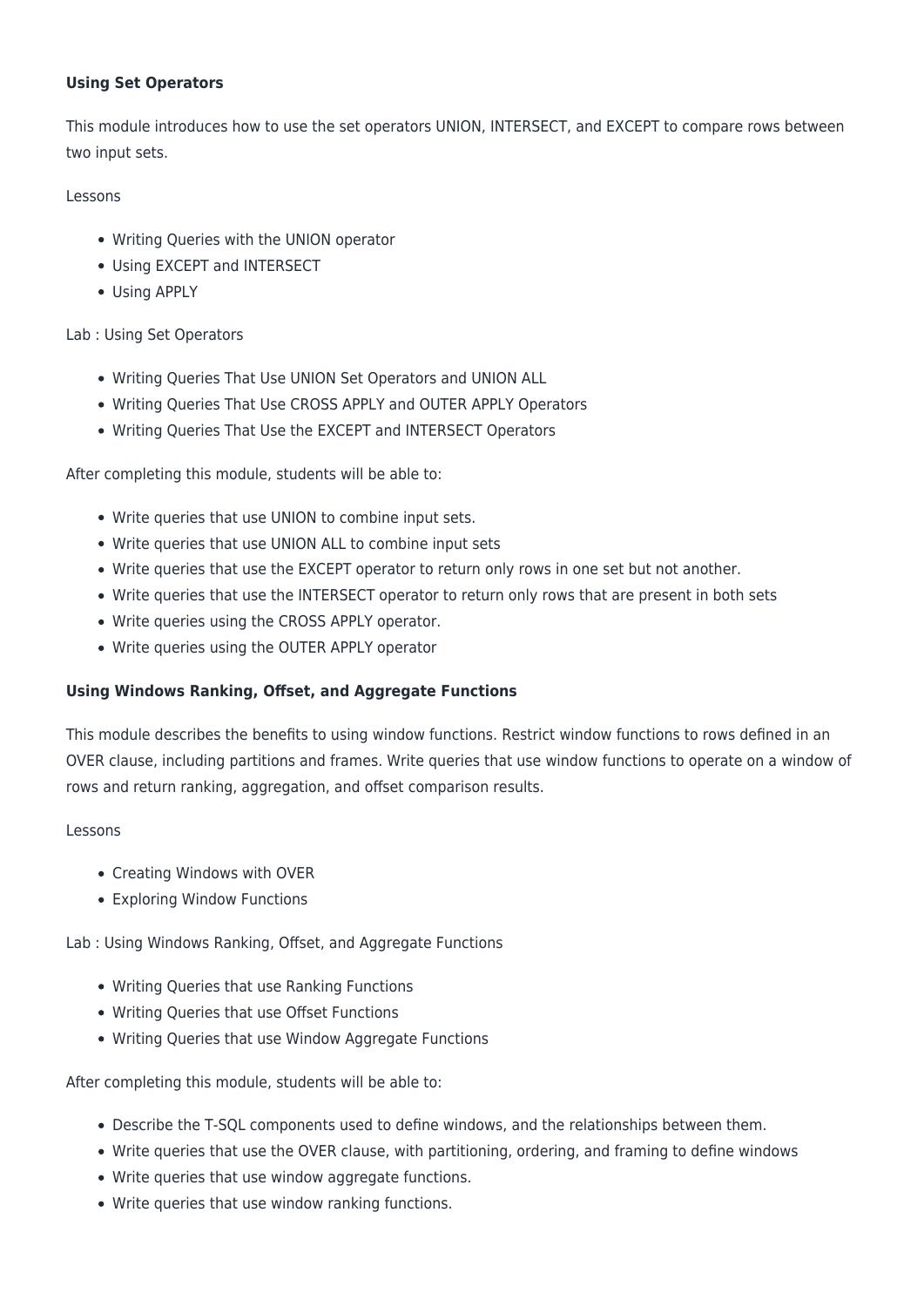Write queries that use window offset functions

# **Pivoting and Grouping Sets**

This module describes write queries that pivot and unpivot result sets. Write queries that specify multiple groupings with grouping sets.

Lessons

- Writing Queries with PIVOT and UNPIVOT
- Working with Grouping Sets

Lab : Pivoting and Grouping Sets

- Writing Queries that use the PIVOT Operator
- Writing Queries that use the UNPIVOT Operator
- Writing Queries that use the GROUPING SETS CUBE and ROLLUP Subclauses

After completing this module, students will be able to:

- Describe how pivoting data can be used in T-SQL queries.
- Write queries that pivot data from rows to columns using the PIVOT operator.
- Write queries that unpivot data from columns back to rows using the UNPIVOT operator.
- Write queries using the GROUPING SETS subclause.
- Write queries that use ROLLUP AND CUBE.
- Write queries that use the GROUPING\_ID function.

#### **Executing Stored Procedures**

This module describes how to return results by executing stored procedures. Pass parameters to procedures. Create simple stored procedures that encapsulate a SELECT statement. Construct and execute dynamic SQL with EXEC and sp\_executesql.

#### Lessons

- Querying Data with Stored Procedures
- Passing Parameters to Stored procedures
- Creating Simple Stored Procedures
- Working with Dynamic SQL

Lab : Executing Stored Procedures

- Using the EXECUTE statement to Invoke Stored Procedures
- Passing Parameters to Stored procedures
- Executing System Stored Procedures

- Describe stored procedures and their use.
- Write T-SQL statements that execute stored procedures to return data.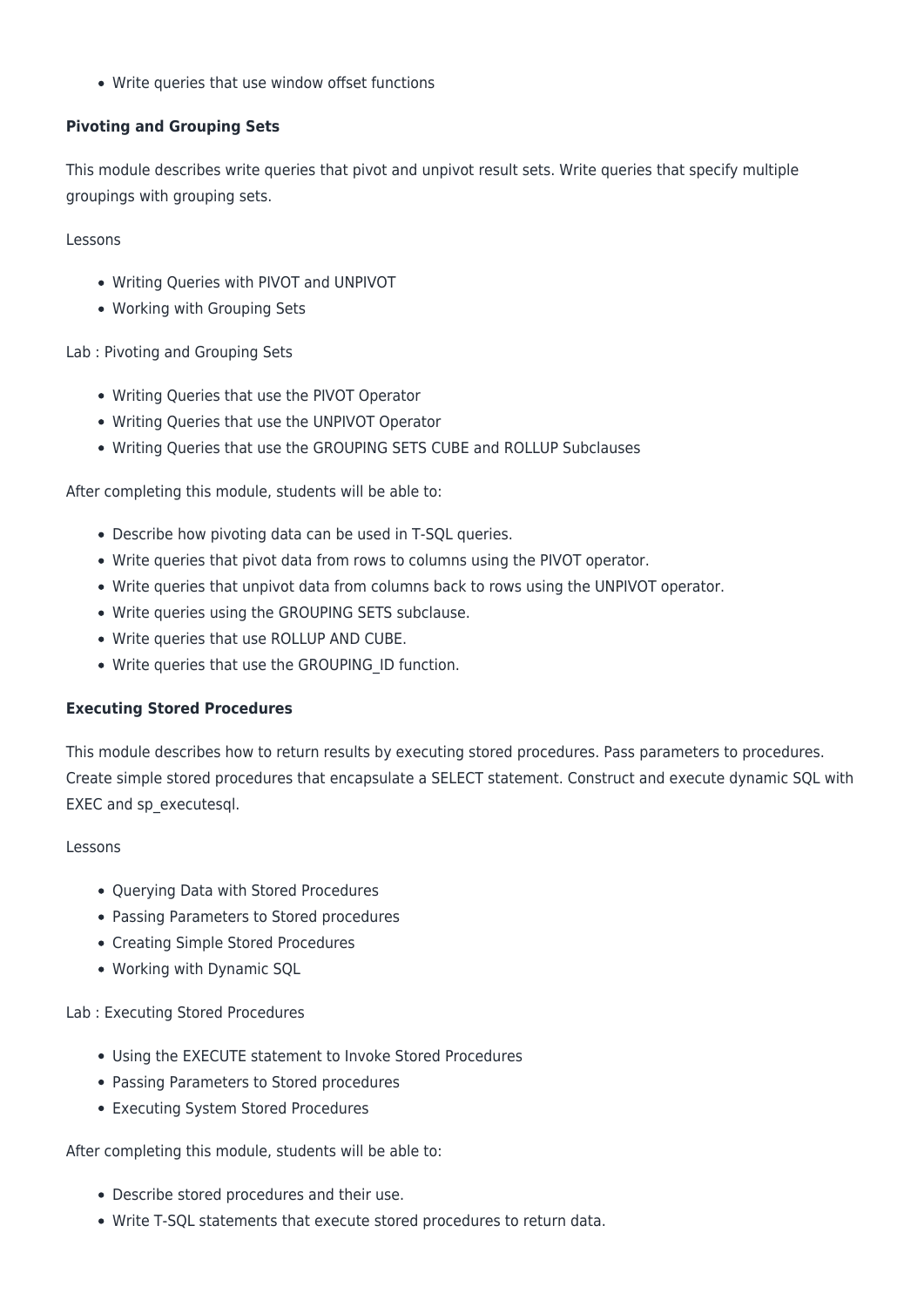- Write EXECUTE statements that pass input parameters to stored procedures.
- Write T-SQL batches that prepare output parameters and execute stored procedures.
- Use the CREATE PROCEDURE statement to write a stored procedure.
- Create a stored procedure that accepts input parameters.
- Describe how T-SQL can be dynamically constructed.
- Write queries that use dynamic SQL.

#### **Programming with T-SQL**

This module describes how to enhance your T-SQL code with programming elements.

#### Lessons

- T-SQL Programming Elements
- Controlling Program Flow

#### Lab : Programming with T-SQL

- Declaring Variables and Delimiting Batches
- Using Control-Of-Flow Elements
- Using Variables in a Dynamic SQL Statement
- Using Synonyms

After completing this module, students will be able to:

- Describe how Microsoft SQL Server treats collections of statements as batches.
- Create and submit batches of T-SQL code for execution by SQL Server.
- Describe how SQL Server stores temporary objects as variables.
- Write code that declares and assigns variables.
- Create and invoke synonyms
- Describe the control-of-flow elements in T-SQL.
- Write T-SQL code using IF…ELSE blocks.
- Write T-SQL code that uses WHILE.

#### **Implementing Error Handling**

This module introduces error handling for T-SQL.

#### Lessons

- Implementing T-SQL error handling
- Implementing structured exception handling

#### Lab : Implementing Error Handling

- Redirecting errors with TRY/CATCH
- Using THROW to pass an error message back to a client